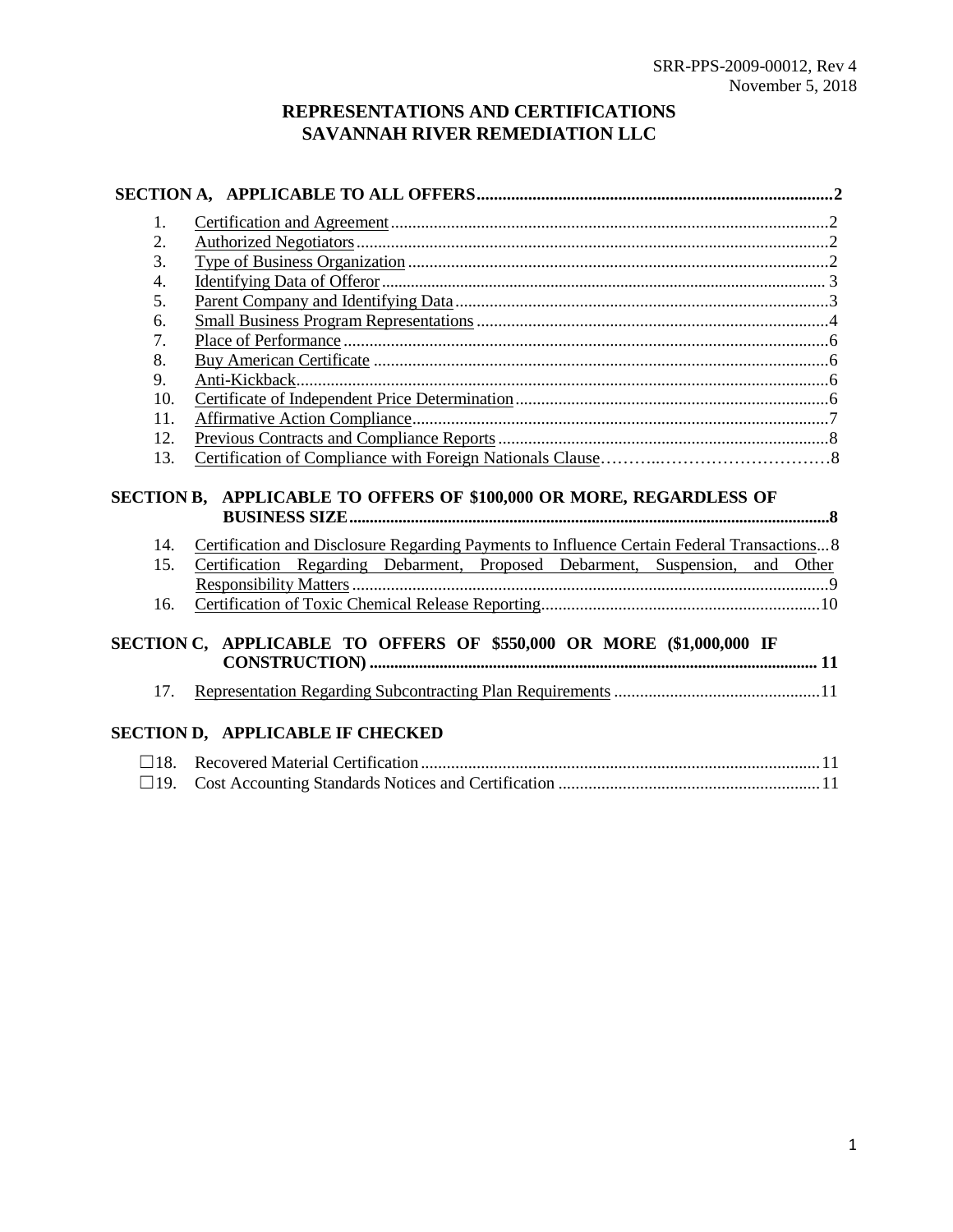## <span id="page-1-0"></span>**SECTION A, APPLICABLE TO ALL OFFERS**

## <span id="page-1-1"></span>**1. CERTIFICATION AND AGREEMENT**

BY SIGNING BELOW THE OFFEROR CERTIFIES THAT ALL THE FOLLOWING REPRESENTATIONS AND CERTIFICATIONS ARE ACCURATE, CURRENT AND COMPLETE.

FIRM: Click here to enter text.

SIGNATURE:

TITLE: Click here to enter text.

DATE: Click here to enter a date.

SRR SOLICITATION NUMBER: Click here to enter text.

NOTE: The penalty for making false statements in offers is prescribed in 18 U.S.C. 1001.

#### <span id="page-1-2"></span>**2. AUTHORIZEDNEGOTIATORS**

The Offeror represents that the following persons are authorized to negotiate on its behalf with SRR in connection with this offer: (list names, titles, and telephone numbers of the authorized negotiators).

Click here to enter text.

Click here to enter text.

Click here to enter text.

## <span id="page-1-3"></span>**3. TYPE OF BUSINESS ORGANIZATION**

The Offeror represents that:

(a) It is:

- $\Box$  a Corporation, incorporated in the state of: Click here to enter text.
- $\Box$  an individual;
- $\Box$  a partnership;
- $\Box$  a joint venture;
- $\Box$  a non-profit or educational organization; or
- $\Box$  a state or local government.
- (b) Its Data Universal Numbering System (DUNS) establishment number is:

Click here to enter text.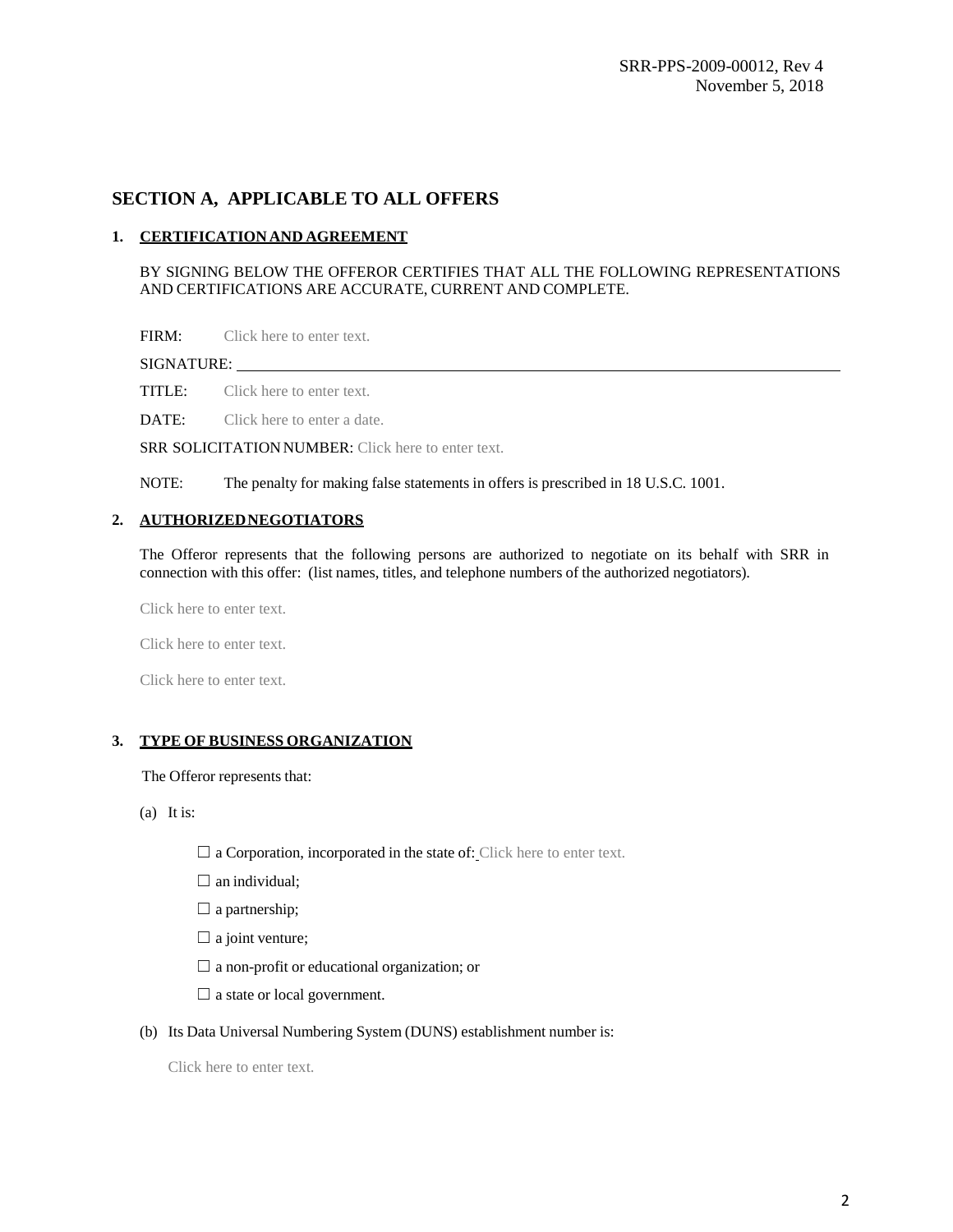## <span id="page-2-0"></span>**4. IDENTIFYING DATA OF OFFEROR**

(a) The Offeror  $\Box$  is,  $\Box$  is not

domiciled in South Carolina. The domicile (home) of the Offeror is (address including zip code)

Click here to enter text.

The Offeror's principal place of business is (address including zip code)

Click here to enter text.

(b) The Offeror is licensed as a Click here to enter text.<br>  $\Box$  Sole Proprietorship,

| $\Box$ Sole Proprietorship, |  |
|-----------------------------|--|
| $\Box$ Partnership or       |  |
| $\Box$ Corporation          |  |

under the laws of the state of Click here to enter text.

The Offeror's business license or corporate registration number is Click here to enter text.

(state in which number is provided, Business License or Corporate Registration)

## <span id="page-2-1"></span>**5. PARENT COMPANY AND IDENTIFYING DATA**

- (a) A "parent" company, for the purpose of this provision, is one that owns or controls the activities and basic business policies of the Offeror. To own the offering company means that the parent company must own more than 50 percent of the voting rights in that company. A company may control an Offeror as a parent even though not meeting the requirement for such ownership if the parent company is able to formulate, determine, or veto basic policy decisions of the Offeror through the use of dominant minority voting rights, use of proxy voting, or otherwise.
- (b) The Offeror  $\Box$  is;  $\Box$  is <u>not</u> owned or controlled by a parent company.
- (c) If the Offeror checked "is" in the paragraph (b) above, it shall provide the following information: Name and Main Office Address of Parent Company (Include Zip Code)

Click here to enter text.

Parent Company's Employer's Identification Number: Click here to enter text.

(d) If the Offeror checked "is not" in paragraph (b) above, it shall insert its own Employer's Identification Number on the following line:

Click here to enter text.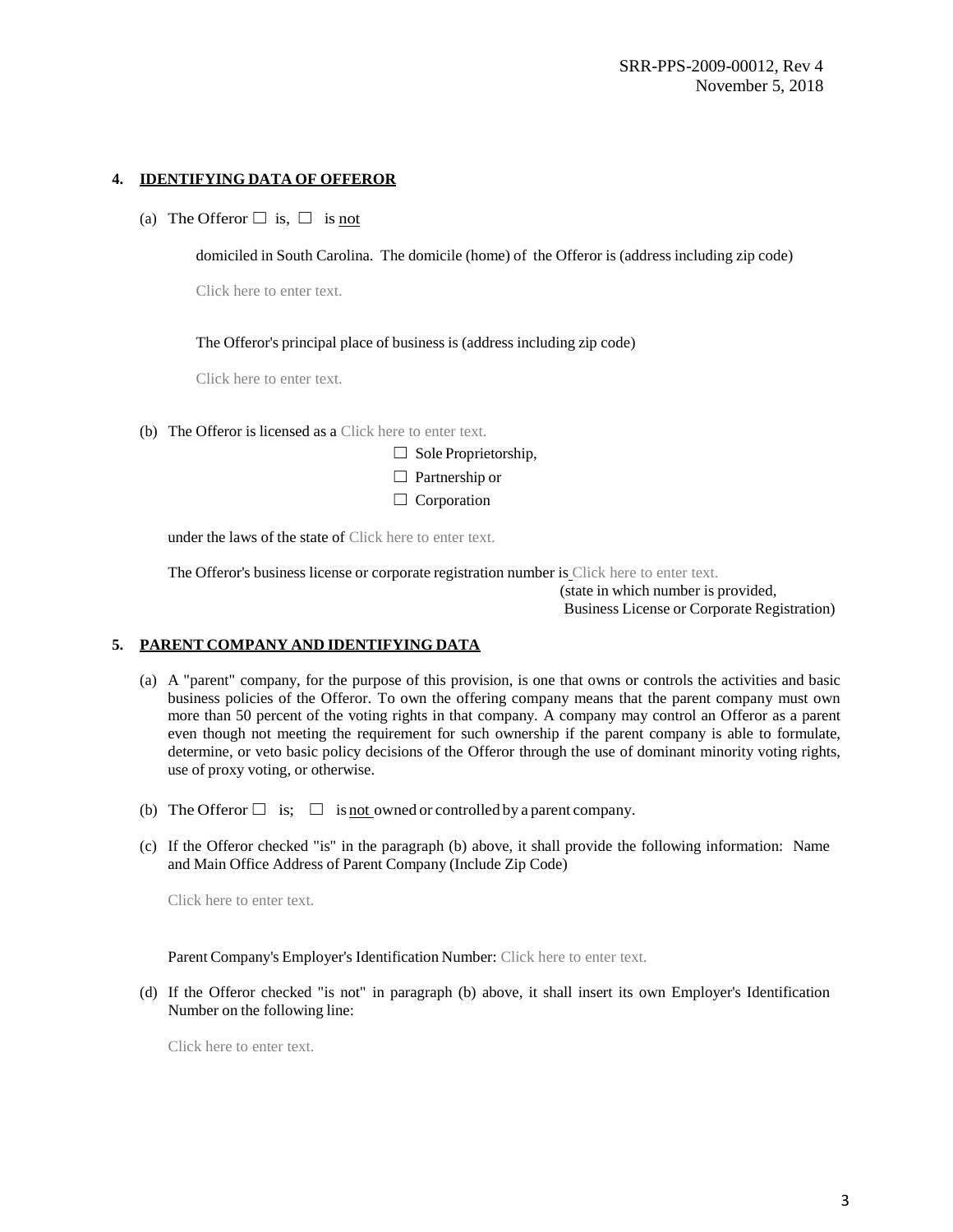## <span id="page-3-0"></span>**6. SMALLBUSINESS PROGRAM REPRESENTATIONS**

If this solicitation is set aside for small businesses, the small business size standard and the North American Industry Classification System (NAICS) code is set forth in the provision entitled "NAICS Code and Small Business Size Standard" included elsewhere in this solicitation.

(a) Small Business Concern Representation.

The offeror represents and certifies as part of its offer that it,  $\square$  is,  $\square$  is not, a small business concern.

"Small business concern," as used in this provision, means a concern, including its affiliates, which is independently owned and operated, not dominant in the field of operation in which it is bidding on Government contracts, and qualified as a small business under the criteria in 13 CFR part 121.

(b) Small Disadvantaged Business Representation *(Complete only if the offeror represented itself as a small business concern in paragraph (a) of this provision.)*

The offeror represents, for general statistical purposes, that it  $\square$  is,  $\square$  is not, a small disadvantaged business concern.

"Small disadvantaged business concern" means a small business concern --

- (1) That has received certification as a small disadvantaged business concern consistent with 13 CFR part 124, Subpart B; and
- (2) No material change in disadvantaged ownership and control has occurred since its certification;
- (3) That where the concern is owned by one or more individuals, the net worth of each individual upon whom the certification is based does not exceed \$750,000 after taking into account the applicable exclusions set forth at 13 CFR  $124.104(c)(2)$ ; and
- (4) It is identified, on the date of its representation, as a certified small disadvantaged business in the database maintained by the Small Business Administration.
- (c) Women-Owned Small Business Representation *(Complete only if the offeror represented itself as a small business concern in paragraph (a) of this provision.)*

The offeror represents, that it,  $□$  is,  $□$  is not, a women-owned small business concern.

"Women-owned small business concern" means a small business concern--

- (1) Which is at least 51 percent owned by one or more women or, in the case of any publicly owned business, at least 51 percent of the stock of which is owned by one or more women; and
- (2) Whose management and daily operations are controlled by one or more women.
- (d) HUBZone Small Business Representation *(Complete only if the offeror represented itself as a small business concern in paragraph (a) of this provision)*

The offeror represents, as part of its offer, that--

It  $\Box$  is,  $\Box$  is not a HUBZone small business concern listed, on the date of this representation, on the List of Qualified HUBZone Small Business Concerns maintained by the Small Business Administration, and no material change in ownership and control, principal office of ownership, or HUBZone employee percentage has occurred since it was certified by the Small Business Administration in accordance with 13 CFR Part 126; and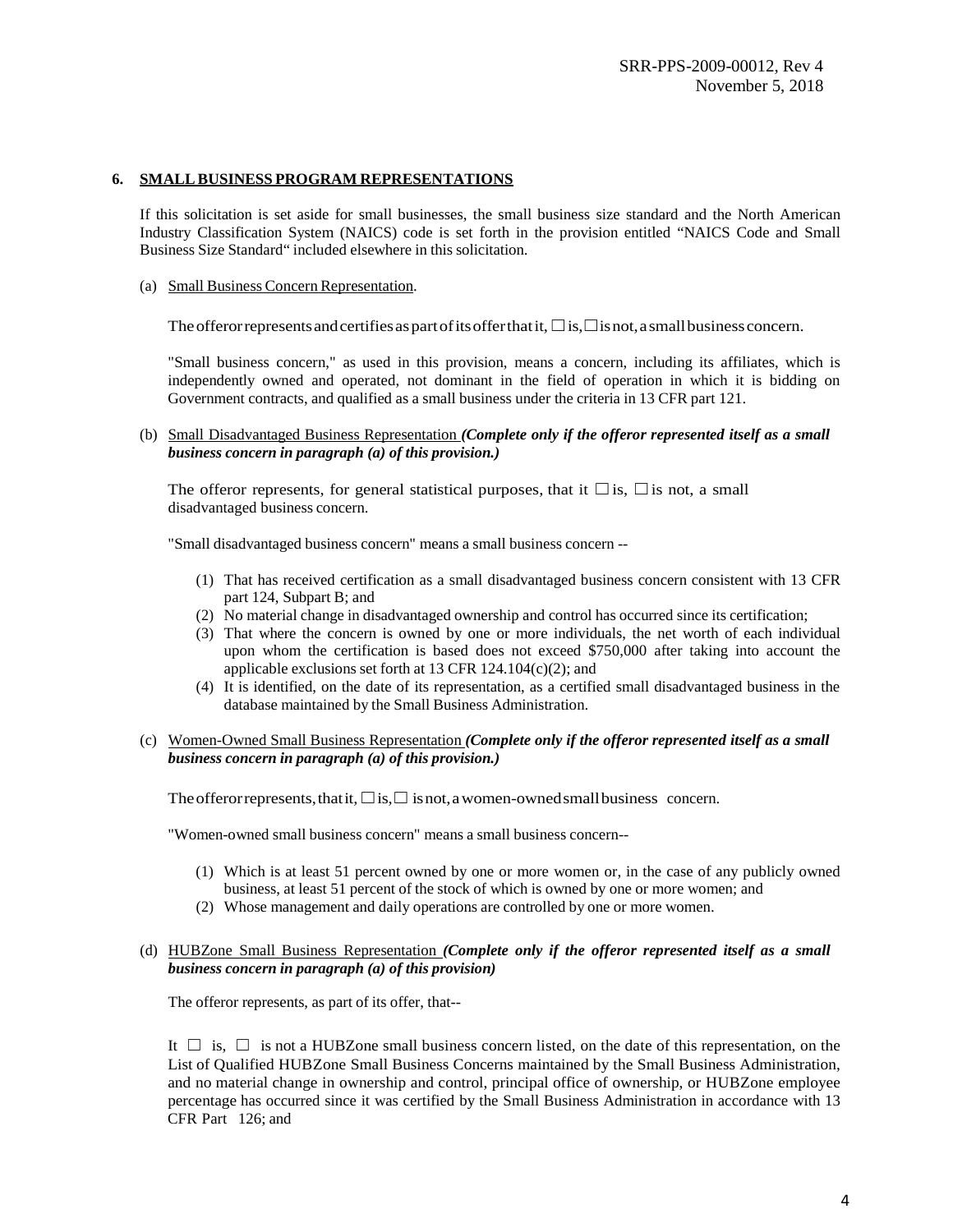It  $\Box$  is,  $\Box$  is not a joint venture that complies with the requirements of 13 CFR Part 126, and the representation in the above paragraph is accurate for the HUBZone small business concern or concerns that are participating in the joint venture. [*The offeror shall enter the name or names of the HUBZone small business concern or concerns that are participating in the joint venture*.] Click here to enter text.

Each HUBZone small business concern participating in the joint venture shall submit a separate signed copy of the HUBZone representation.

#### (e) Service-Disabled Veteran-Owned Small Business Representation *(Complete only if the offeror represented itself as a small business concern in paragraph (a) of this provision.)*

The offerorrepresents, that it,  $\square$  is,  $\square$  isnot, a service-disabled veteran-owned small business concern.

"Service-Disabled Veteran-Owned small business concern" means a small business concern--

- (1) Not less than 51 percent of which is owned by one or more service-disabled veterans or, in the case of any publicly owned business, not less than 51 percent of the stock of which is owned by one or more service-disabled veterans; and
- (2) The management and daily business operations of which are controlled by one or more servicedisabled veterans or, in the case of a service-disabled veteran with permanent and severe disability, the spouse or permanent caregiver of such veteran. Service-disabled veteran means a veteran, as defined in 38 U.S.C. 101(2), with a disability that is service-connected, as defined in 38 U.S.C. 101(16).

## (f) Veteran-Owned Small Business Representation *(Complete only if the offeror represented itself as a small business concern in paragraph (a) of this provision.)*

The offeror represents, that it,  $□$  is,  $□$  is not, a veteran-owned small business concern.

"Veteran-Owned small business concern" means a small business concern--

- (1) Not less than 51 percent of which is owned by one or more veterans (as defined at 38 U.S.C. 101(2) or, in the case of any publicly owned business, not less than 51 percent of the stock of which is owned by one or more veterans; and
- (2) The management and daily business operations of which are controlled by one or more veterans.

**Notice.** Under 15 U.S.C. 645 (d), any person who misrepresents a firm's status as a small, HUBZone small, small disadvantaged, women-owned small business, or service-disabled veteran-owned small business concern in order to obtain a contract to be awarded under the preference programs established pursuant to sections  $8(a)$ , 8(d), 9, or 15 of the Small Business Act or any other provision of Federal law that specifically references section 8(d) for a definition of program eligibility, shall--

- (1) Be punished by imposition of fine, imprisonment, or both;
- (2) Be subject to administrative remedies, including suspension and debarment; and
- (3) Be ineligible for participation in programs conducted under the authority of the Act.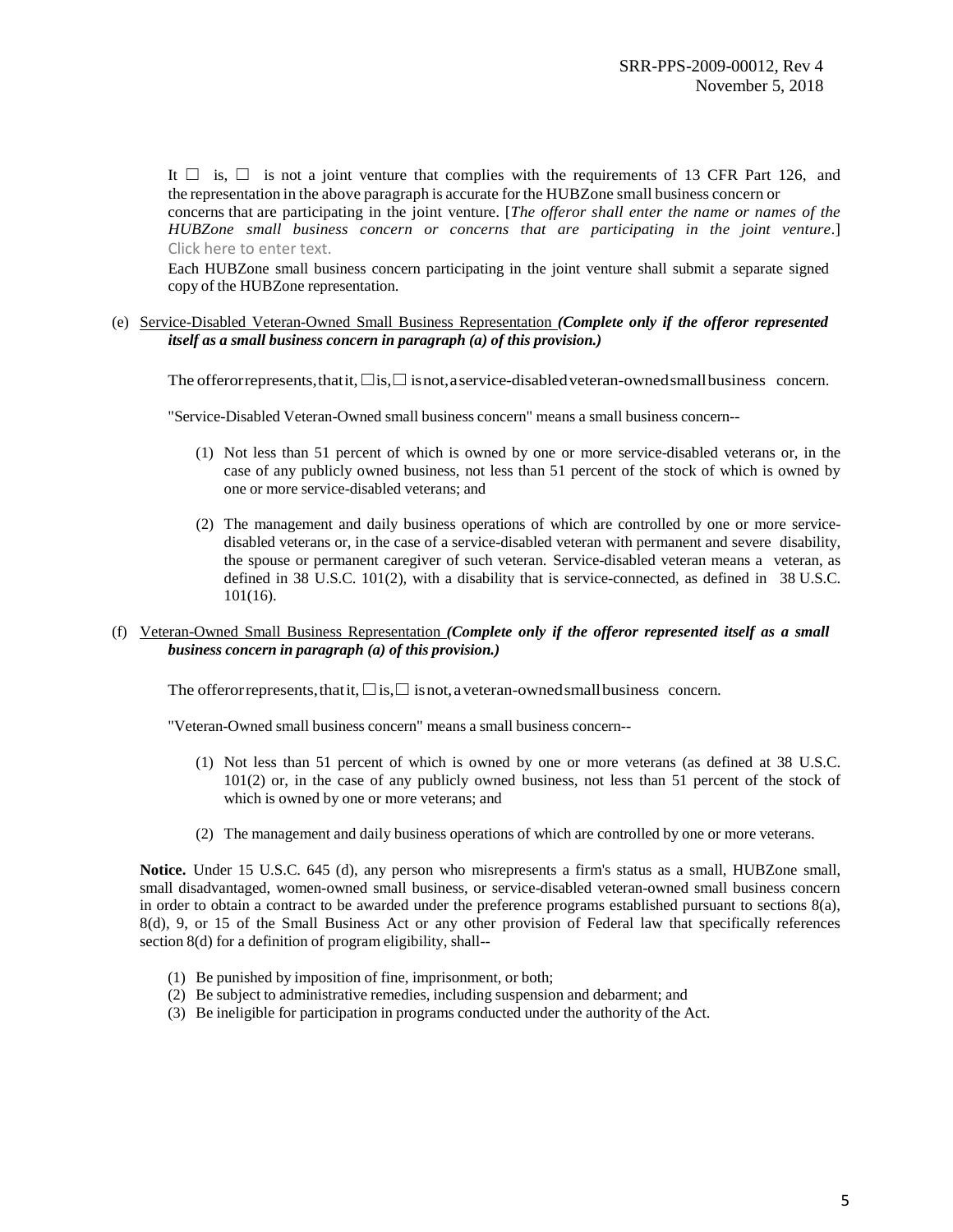## <span id="page-5-0"></span>**7. PLACE OF PERFORMANCE**

(a) The Offeror, in the performance of any subcontract resulting from this solicitation,

 $\Box$  intends,  $\Box$  does not intend to use one or more plants or facilities located at different address from the address of the Offeror as indicated in this proposal.

(b) If Offeror checks "intends" in paragraph (a) above, it shall insert in the spaces provided below the required information:

Place of Performance (Street Address, City, County, State and Zip Code)

Click here to enter text.

Name and Address of Owner and Operator of the Plant or Facility if other than Offeror.

Click here to enter text.

## <span id="page-5-1"></span>**8. BUY AMERICAN CERTIFICATE**

The Offeror hereby certifies that each end product, except those listed below, is a domestic end product (as defined in FAR Part 25), and that components of unknown origin are considered to have been mined, produced, or manufactured outside the United States. Offerors may obtain from SRR lists of articles, materials, and supplies excepted from the Buy American Act (listed at Part 25 of the Federal Acquisition Regulation). The offeror shall list as foreign end products those end products manufactured in the United States that do not qualify as domestic end products.

| Foreign End Products      | Country of Origin<br>Click here to enter text. |  |
|---------------------------|------------------------------------------------|--|
| Click here to enter text. |                                                |  |
| Click here to enter text. | Click here to enter text.                      |  |

#### **NOTE: SRR will evaluate offers that include foreign end items in accordance with FAR Part 25.**

#### <span id="page-5-2"></span>**9. ANTI-KICKBACK**

In Accordance with the Article of the General Provisions entitled "Anti-Kickback Procedures," the offeror hereby certifies that it has in place procedures to prevent and detect possible violation of the Article and Anti-Kickback Act of 1986.

#### <span id="page-5-3"></span>**10. CERTIFICATE OF INDEPENDENT PRICE DETERMINATION**

- (a) The Offeror certifies that:
	- (1) The prices in this offer have been arrived at independently, without, for the purpose of restricting competition, any consultation, communication, or agreement with any other Offeror or competitor relating to (i) those prices, (ii) the intention to submit an offer, or (iii), the method or factors used to calculate the prices offered;
	- (2) The prices in this offer have not been and will not be knowingly disclosed by the Offeror, directly or indirectly, to any other Offeror or competitor before proposal opening (in the case of a negotiated solicitation) unless otherwise required by law; and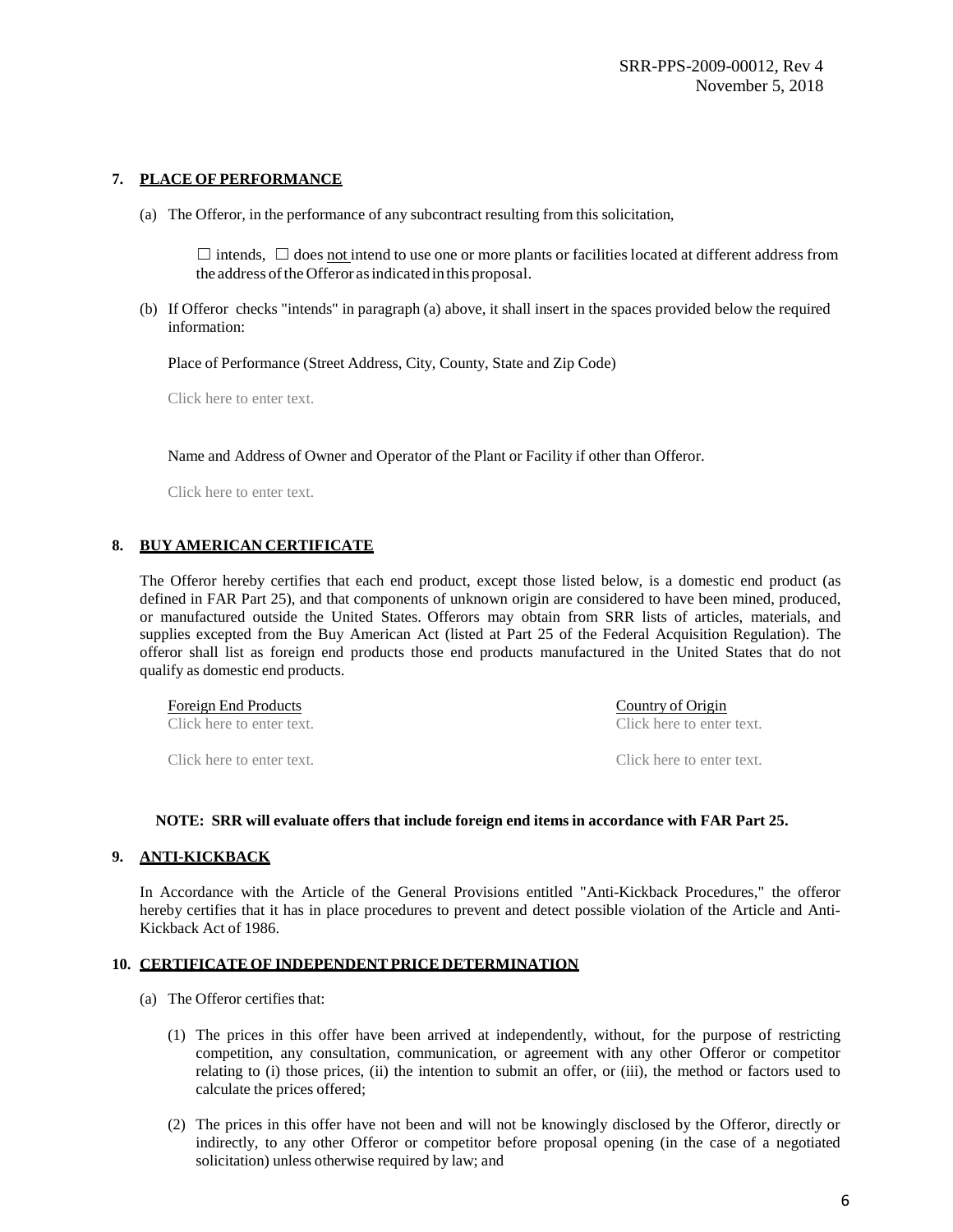- (3) No attempt has been made or will be made by the Offeror to induce any other concern to submit or not to submit an offer for the purpose of restricting competition.
- (b) Each signature on the offer is considered to be a certification by the signatory that the signatory:
	- (1) Is the person in the Offeror's organization responsible for determining the prices being offered in this proposal, and that the signatory has not participated and will not participate in any action contrary to subparagraphs  $(a)(1)$  through  $(a)(3)$  above; or
	- (2) (i) Has been authorized, in writing, to act as agent for the following principals in certifying that those principals have not participated, and will not participate in any action contrary to subparagraphs  $(a)(1)$  through  $(a)(3)$  above. Insert the full name of person(s) in the Offeror's organization responsible for determining the prices offered in this proposal, and the title of his or her position in the Offeror's organization:

Click here to enter text. Click here to enter text. Click here to enter text.

- (ii) As an authorized agent, does certify that the principals named in subdivision  $(b)(2)(i)$  of this certification have not participated, and will not participate, in any action contrary to subparagraphs  $(a)(1)$  through  $(a)(3)$  of this certification; and
- (iii) As an agent, has not personally participated, and will not participate, in any action contrary to subparagraphs  $(a)(1)$  through  $(a)(3)$  of this certification.
- (c) If the Offeror deletes or modifies subparagraph (a) (2) of this certification, the Offeror must furnish with its offer a signed statement setting forth in detail the circumstances of the disclosure.

#### <span id="page-6-0"></span>**11. AFFIRMATIVE ACTION COMPLIANCE**

(a) The Offeror represents that it,

 $\Box$  has developed and has on file,

 $\Box$  has not developed and does not have on file,

at each establishment, affirmative action programs required by the rules and regulations of the Secretary of Labor (41 CFR 60-1 and 60-2), or;

(b) The Offeror represents that it,  $\Box$  has,  $\Box$  has not,

previously had contracts subject to the written affirmative action programs requirement of the rules and regulations of the Secretary of Labor.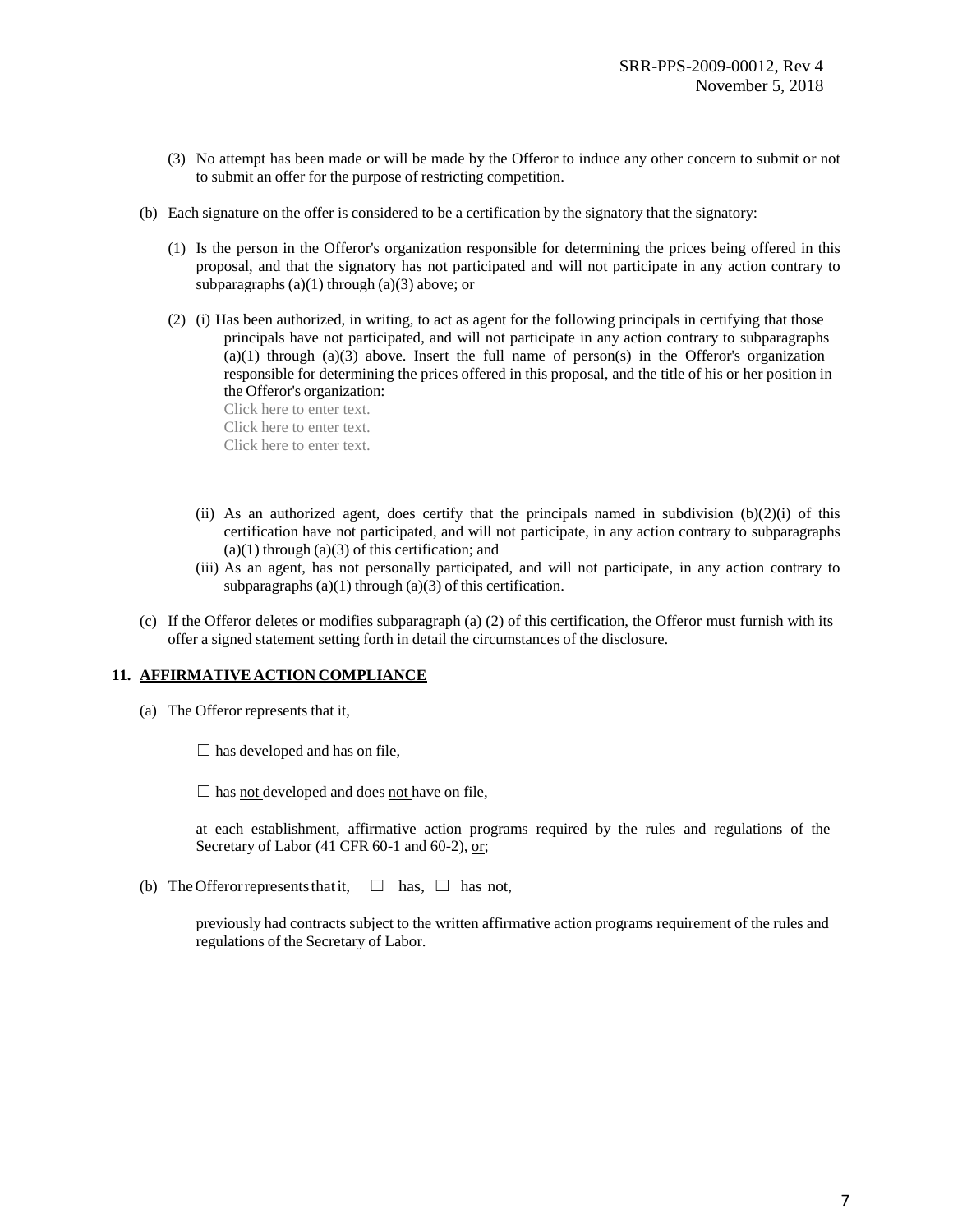## <span id="page-7-0"></span>**12. PREVIOUS CONTRACTS AND COMPLIANCE REPORTS**

The Offeror represents that,

- (a) It  $\Box$  has,  $\Box$  has not participated in a previous contract or subcontract subject to the Equal Opportunity Article of this solicitation;
- (b) It  $\Box$  has,  $\Box$  has not filed all required compliance reports

The Offeror understands that it, and its known lower-tier subcontractors that will be awarded subcontracts of

\$10,000,000 or more, will be subject to a pre-award compliance evaluation by the Office of Federal Contract Compliance Programs (OFCCP), unless, within the preceding 24 months, OFCCP has conducted an evaluation and found the prospective subcontractor and its known lower-tier subcontractors to be in compliance with Executive Order 11246. Proposed lower tier subcontractors that will be awarded subcontracts of \$10,000,000 or more are:

Click here to enter text.

## **13. CERTIFICATION OF COMPLIANCE WITH FOREIGN NATIONALS CLAUSE**

As used in this certification, the term "Foreign National" is defined to be a person who was born outside the jurisdiction of the United States, is a citizen of a foreign government and has not been naturalized under U.S. law.

Offeror certifies that:

- (a) Prior to the employment of, or participation by, any Foreign National in the performance of work under this Subcontract or any lower tier Subcontract at offsite locations, offeror shall obtain the approval of the SRR Procurement Representative, in writing. Such approvals will be processed in accordance with the requirements of DOE Order 142.3. However, in the performance of offsite work, Foreign Nationals only incidentally involved with a SRR Subcontract, and who have no knowledge that their activities are associated with SRR Subcontract work, are exempt from the above.
- (b) Offeror shall obtain the approval of SRR, in writing, prior to any visit to a DOE or SRR facility by any

Foreign National in connection with work being performed under this Subcontract.

## <span id="page-7-1"></span>*SECTION B, APPLICABLE TO OFFERS OF \$100,000 OR MORE, REGARDLESS OF BUSINESS SIZE*

## **14. CERTIFICATION AND DISCLOSURE REGARDING PAYMENTS TO INFLUENCE CERTAIN FEDERALTRANSACTIONS**

- (a) The definitions and prohibitions contained in the General Provisions Article entitled "Limitation on Payments to Influence Certain Federal Transactions" included in this solicitation, are hereby incorporated by reference in paragraph (b) of this certification.
- (b) The Offeror, by signing its offer, hereby certifies to the best of his or her knowledge and belief that on or after December 23, 1989, --
	- (1) No Federal appropriated funds have been paid or will be paid to any person for influencing or attempting to influence an officer or employee of any agency, a Member of Congress, an officer or employee of Congress, or an employee of a Member of Congress on his or her behalf in connection with the awarding of any Federal contract, the making of any Federal grant, the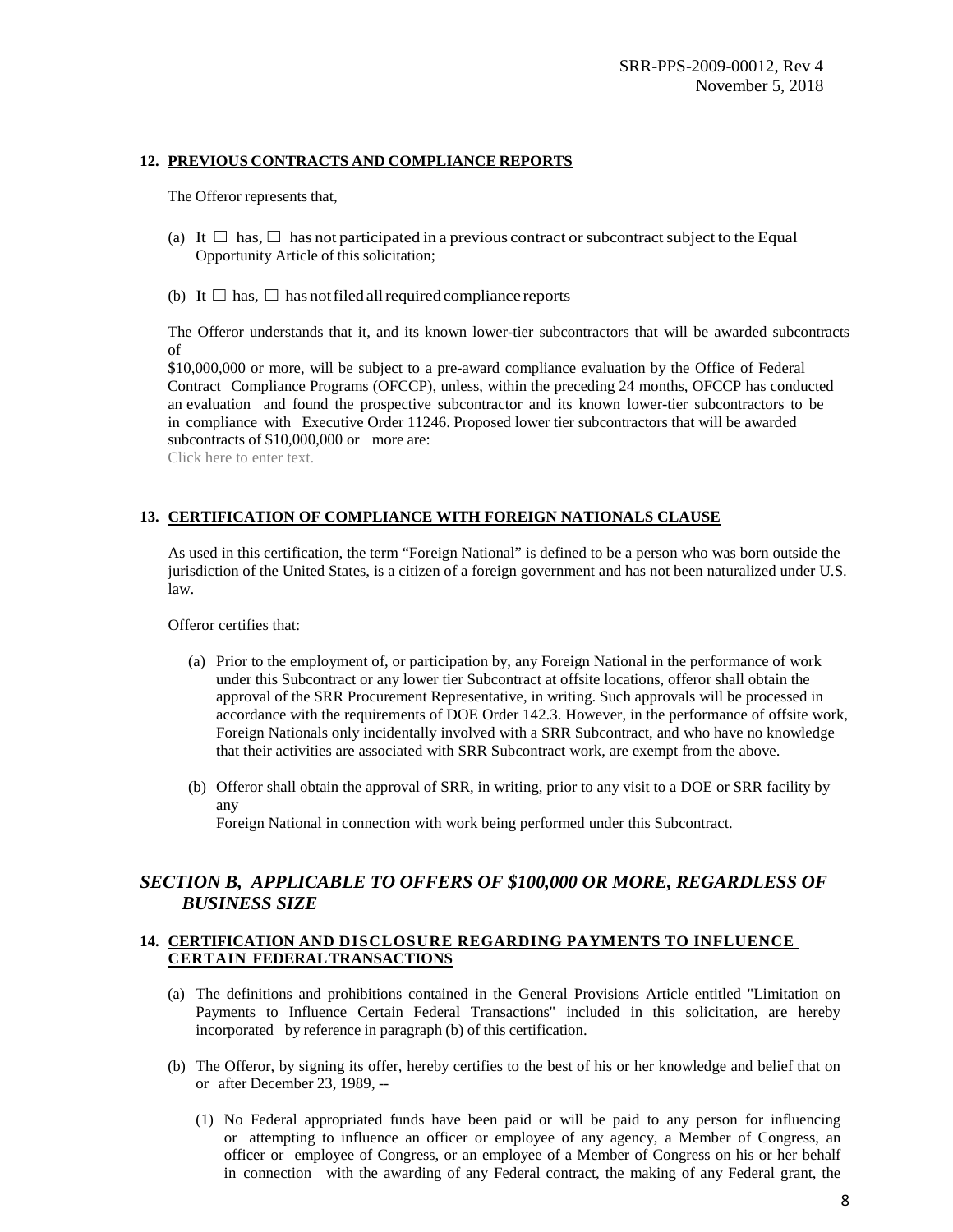making of any Federal loan, the entering into of any cooperative agreement, and the extension, continuation, renewal, amendment or modification of any Federal contract, grant, loan, or cooperative agreement;

- (2) If any funds other than Federal appropriated funds (including profit or fee received under a covered Federal transaction) have been paid, or will be paid, to any person for influencing or attempting to influence an officer or employee of any agency, a Member of Congress, an officer or employee of Congress, or an employee of a Member of Congress on his or her behalf in connection with this solicitation, the offeror shall complete and submit, with its offer, OMB standard form LLL, Disclosure of Lobbying Activities, to SRR; and
- (3) He or she will include the language of this certification in all subcontract awards at any tier and require that all recipients of subcontract awards in excess of \$100,000 shall certify and disclose accordingly.
- (c) Submission of this certification and disclosure is a prerequisite for making or entering into this contract imposed by Section 1352, Title 31, United States Code. Any person who makes an expenditure prohibited under this provision or who fails to file or amend the disclosure form to be filed or amended by this provision, shall be subject to a civil penalty of not less than \$10,000, and not more than \$100,000, for each such failure.

## <span id="page-8-0"></span>**15. CERTIFICATION REGARDING DEBARMENT, PROPOSED DEBARMENT, SUSPENSION, AND OTHER RESPONSIBILITY MATTERS**

- (a) CERTIFICATIONS:
	- (1) The Offeror certifies, to the best of its knowledge and belief, that:
		- (i) The Offeror and/or any of its Principals,  $\Box$  are,  $\Box$  are not presently debarred, suspended, proposed for debarment, or declared ineligible for the award of contracts by any Federal agency;
		- (ii) The Offeror and/or any of its Principals,  $\Box$  have,  $\Box$  have not within a 3-year period preceding this offer, been convicted of or had a civil judgment rendered against them for commission of fraud or a criminal offense in connection with obtaining, attempting to obtain, or performing a public (Federal, state, or local) contract or subcontract; violation of Federal or state antitrust statutes relating to the submission of offers; or commission of embezzlement, theft, forgery, bribery, falsification or destruction of records, making false statements, or receiving stolen property; and,
		- (iii) The Offeror and/or any of its Principals,  $\Box$  are,  $\Box$  are not presently indicted for, or otherwise criminally or civilly charged by a governmental entity with commission of any of the offenses enumerated in subdivision  $a(1)$  of this certification.
		- (iv) The Offeror,  $\Box$  has,  $\Box$  has <u>not</u> within a 3-year period preceding this offer, had one or more contracts terminated for default by any federal agency or federal prime contractor.
	- (2) "Principals," for the purposes of this certification, means officers; directors; owners; partners; and persons having primary management or supervisory responsibilities within a business entity (e.g., general manager; plant manager; head of a subsidiary, division, or business segment, and similar positions).
- (b) The Offeror shall provide immediate written notice to SRR if, at any time prior to subcontract award, the Offeror learns that its certification was erroneous when submitted or has become erroneous by reason of changed circumstances.
- (c) A certification that any of the items in paragraph (a) of this provision exists will not necessarily result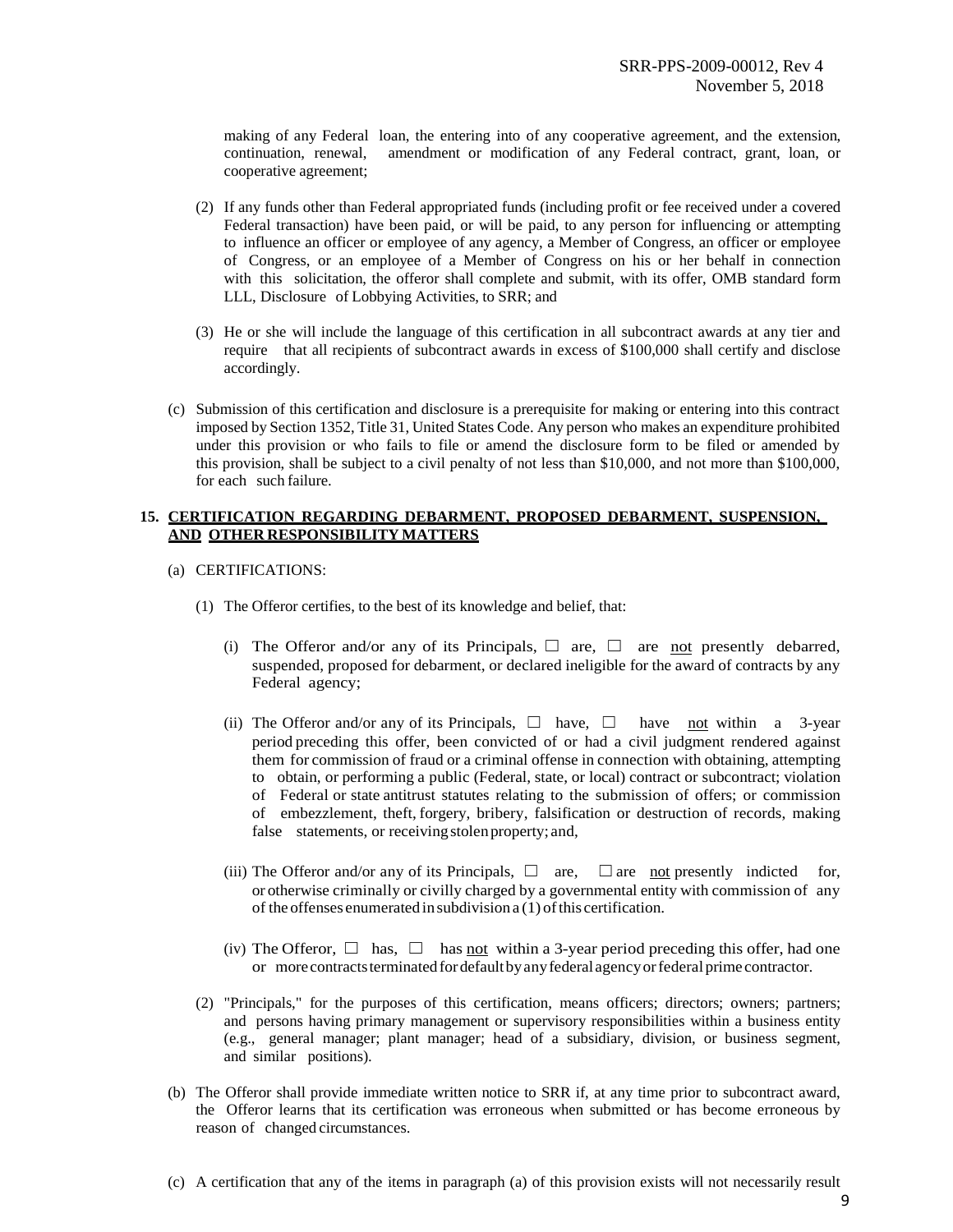in withholding of an award under this solicitation. However, the certification will be considered in connection with a determination of the Offeror's responsibility. Failure of the Offeror to furnish a certification or provide such additional information as requested by SRR may render the Offeror nonresponsible.

- (d) Nothing contained in the foregoing shall be construed to require establishment of a system of records in order to render, in good faith, the certification required by paragraph (a) of this provision. The knowledge and information of an Offeror is not required to exceed that which is normally possessed by a prudent person in the ordinary course of business dealings.
- (e) The certification in paragraph (a) of this provision is a material representation of fact upon which reliance was placed when making award. If it islater determined that the Offeror knowingly rendered an erroneous certification, in addition to other remedies available to SRR, SRR may terminate the contract resulting from this solicitation for default.

#### <span id="page-9-0"></span>**16. CERTIFICATION OF TOXIC CHEMICAL RELEASE REPORTING**

- (a) Submission of this certification is a prerequisite for entering into this subcontract imposed by Executive Order 12969, of August 8, 1995.
- (b) By signing this offer, the offeror certifies that-
	- (1) As the owner or operator of facilities that will be used in the performance of this contract that are subject to the filing and reporting requirements described in section 313 of the Emergency Planning and Community Right-to-Know Act of 1986 (EPCRA) (42 U.S.C. 11023) and section 6607 of the Pollution Prevention Act of 1990 (PPA) (42 U.S.C. 13106), the offeror will file and continue to file for such facilities for the life of the subcontract the Toxic Chemical Release Inventory Form (Form R) as described in sections  $313(a)$  and (g) of EPCRA and section 6607 of PPA; or
	- (2) None of its owned or operated facilities to be used in the performance of this subcontract is subject to the Form R filing and reporting requirements because each such facility is exempt for at least one of the following reasons: [Check each block that is applicable.]
		- $\Box$  (1) The facility does not manufacture, process, or otherwise use any toxic chemicals listed in 40 CFR 372.65;
		- $\Box$  (2) The facility does not have 10 or more full-time employees as specified in section  $\square$  (2) The facility does not have 10 or more full-time 313(b)(1)(A) of EPCRA, 42 U.S.C. 11023(b)(1)(A);
			- $\Box$  (3) The facility does not meet the reporting thresholds of toxic chemicals established under section 313(f) of EPCRA, 42 U.S.C. 11023(f) (including the alternate thresholds at 40 CFR 372.27, provided an appropriate certification form has been filed with EPA);
			- $\Box$  (4) The facility does not fall within Standard Industrial Classification (SIC) major groups <sup>20</sup> through <sup>39</sup> or their corresponding North American Industry Classification System (NAICS) sectors <sup>31</sup> through 33; or
			- $\Box$  (5) The facility is not located in the United States or its outlying areas.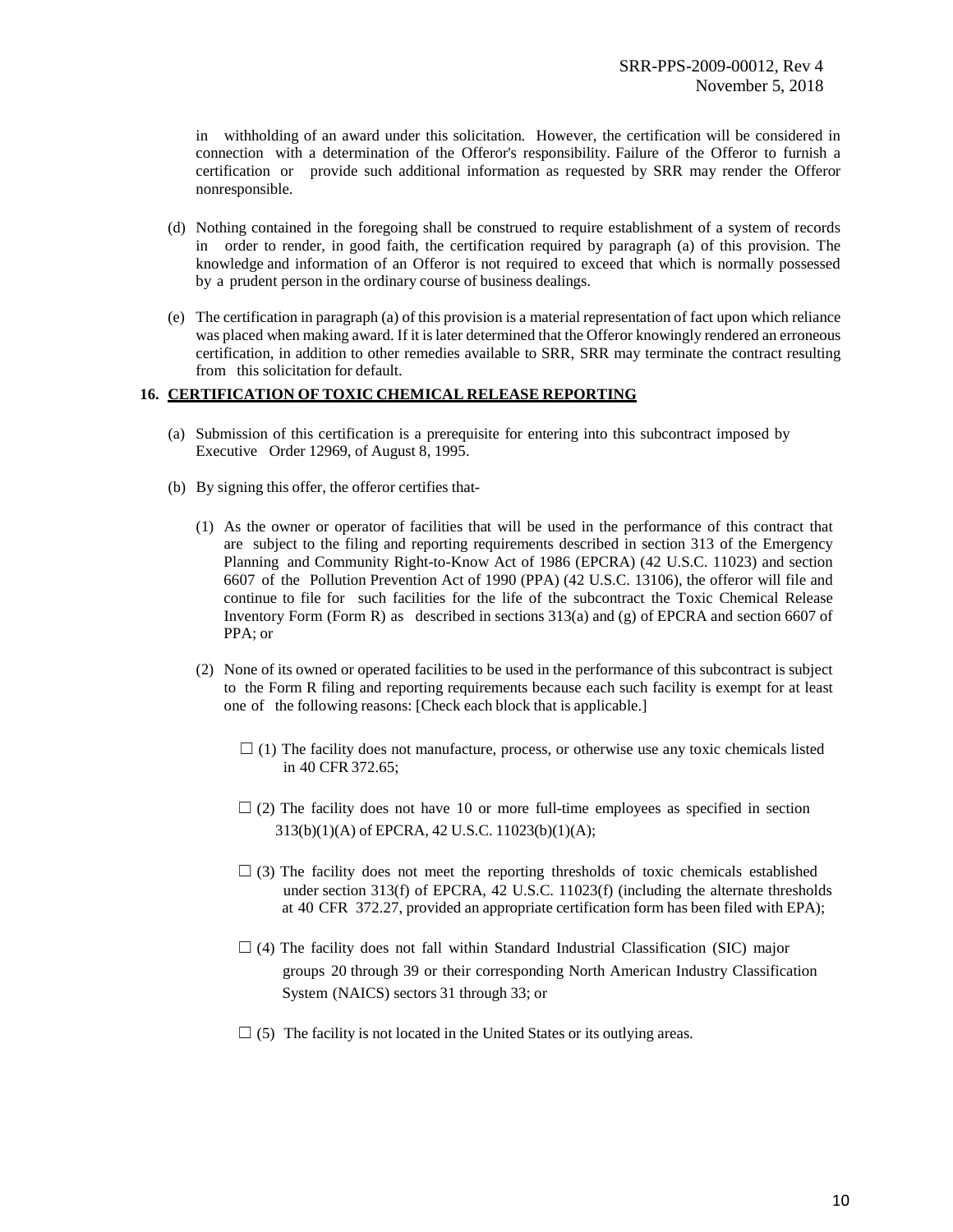## <span id="page-10-0"></span>*SECTION C, APPLICABLE TO OFFERS OF \$550,000 OR MORE (\$1,000,000 IF CONSTRUCTION)*

## <span id="page-10-1"></span>**17. REPRESENTATION REGARDINGSUBCONTRACTINGPLAN REQUIREMENTS**

- (a) The Offeror represents that:
	- (Check one or more of the following. If Block 8 is checked, the offeror is required to submit its proposed subcontracting plan with its proposal)
	- $\Box$  (1) It is a small business as defined in accordance with 13 CFR part 121 of the Small  $\Box$  (1) It is a small business as defined in a<br>Business Administration regulations;
- $\Box$  (2) Subcontracting possibilities are not offered with respect to this subcontract;  $\Box$  (2) Subcontracting possibi<br>(explanation required)
	- $\Box$  (3) Purchase from a corporation, company, or subdivision that is an affiliate of the prime contractor
	- $\Box$  (4) Approved Commercial Plan (copy of plan approval letter attached)
	- $\Box$  (5) Approved Master Plan (copy of plan approval letter attached)
	- $\Box$  (6) Performance outside the U.S.
- $\Box$  (7) This subcontract is not expected to exceed \$550,000 (or \$1,000,000 if solely for  $\Box$  (7) This subcontract is not expected to  $\alpha$  construction of a public facility); or
- $\Box$  (8) It is required to submit a Small Business Subcontracting Plan for small business concerns  $\Box$  (8) It is required to submit a Small Business Subcontracting Plan for small business concerns owned and controlled by socially and economically and small business concerns owned and controlled by socially and economically disadvantaged individuals. (The subcontracting plan requirements are set forth in the disadvantaged individuals. (The subcontracting plan requirements are set forth in the General Provision/Terms and Conditions Article titled "Small Business Subcontracting Gener<br>Plan.)

## *SECTION D, APPLICABLE IF CHECKED (ON THE FIRST PAGE)*

## <span id="page-10-2"></span>**18. RECOVEREDMATERIAL CERTIFICATION**

## (THIS CERTIFICATION IS APPLICABLE WHERE THE SPECIFICATIONS REQUIRE THE USE OF RECOVEREDMATERIALS).

The Offeror certifies by signing this offer, that recovered materials defined as materials that have been collected or recovered from solid waste, will be used as required by the applicable specifications.

## <span id="page-10-3"></span>**19. COST ACCOUNTING STANDARDS NOTICES AND CERTIFICATION – (OCTOBER 2015) (CLASS DEVIATION)**

#### **Note: This notice does not apply to small businesses or foreign governments.**

This notice is in three parts, identified by Roman Numerals I through III. Offerors shall examine each part and provide the requested information in order to determine Cost Accounting Standards (CAS) requirements applicable to any resultant subcontract.

If the offeror is an educational institution, Part II does not apply unless the contemplated subcontract will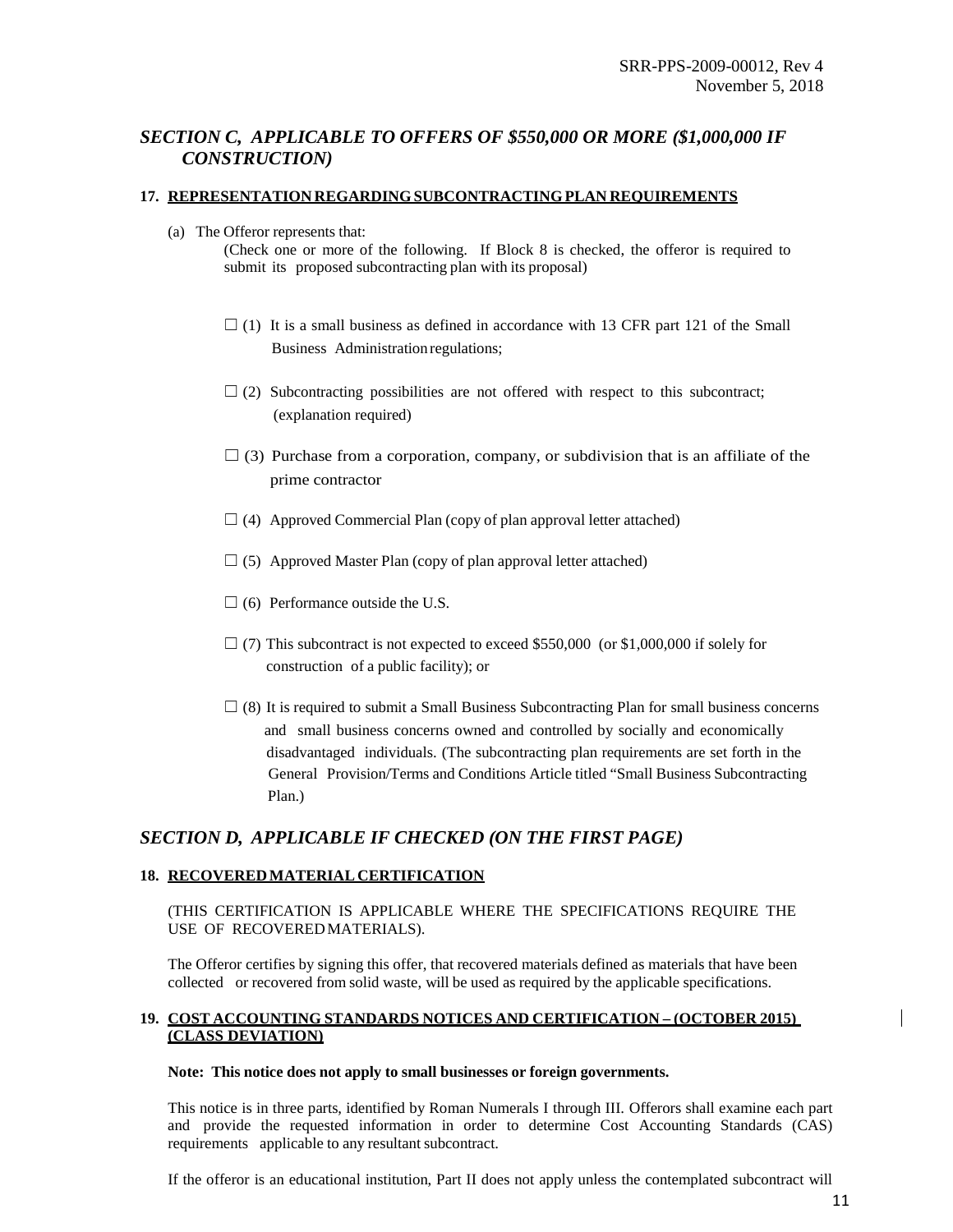be subject to full or modified CAS coverage pursuant to 9903.21l-2 (c) (5) or 9903.21l-2 (c)(6).

## **I** *Disclosure Statement - Cost Accountant Practices and Certification*

- (a) Any subcontract in excess of \$2,000,000 resulting from this solicitation, except for those subcontracts which are exempt as specified in 903.201-1, will be subject to the requirements of 48 CFR, Chapter 9903.201-1.
- (b) Any Offeror submitting a proposal which, if accepted, will result in a subcontract subject to the requirements of 48 CFR, Chapter 99 must, as a condition of contracting, submit a Disclosure Statement as required by 9903.202. When required, the Disclosure Statement must be submitted as a part of the Offeror's proposal under this solicitation unless the Offeror has already submitted a Disclosure Statement disclosing the practices used in connection with the pricing of this proposal. If an applicable Disclosure Statement has already been submitted, the Offeror may satisfy the requirement for submission by providing the information requested in paragraph (c) of Part I of this provision.

CAUTION: A practice disclosed in a Disclosure Statement shall not, by virtue of such disclosure, be deemed to be a proper, approved, or agreed-to practice for pricing proposals or accumulating and reporting contract performance cost data.

(c) Check the appropriate box hereinafter:

#### ☐ **(1) CertificatesofConcurrentSubmissionofDisclosureStatement.**

The Offeror hereby certifies that, as a part of the offer, copies of the Disclosure Statement have been submitted as follows: (i) original and one copy to the cognizant Administrative Contracting Officer (ACO), or cognizant Federal agency official authorized to act in that capacity, as applicable, and (ii) one copy to the cognizant Federal auditor.

(Disclosure must be on Form Number CASB-DS-1 or CASB-DS-2, as applicable. Forms may be obtained from the cognizant ACO or cognizant Federal agency official acting in that capacity and/or from the loose leaf version of the Federal Acquisition Regulations.)

Date of Disclosure Statement: Click here to enter text.

Name and Address of Cognizant ACO where filed: Click here to enter text.

The Offeror further certifies that the practices used in estimating costs in pricing this proposal are consistent with the cost accounting practices disclosed in the Disclosure Statement.

#### ☐ **(2) Certificate of Previously Submitted Disclosure Statement.**

The Offeror further certifies that a Disclosure Statement was filed as follows:

Date of Disclosure Statement: Click here to enter text.

Name and Address of Cognizant ACO or Federal Official where filed: Click here to enter text.

The Offeror further certifies that the practices used in estimating costs in pricing this proposal are consistent with the cost accounting practices disclosed in the applicable disclosure statement.

#### ☐ **(3) Certificate of Monetary Exemption.**

The Offeror hereby certifies that the Offeror, together with all divisions, subsidiaries, and affiliates under common control, did not receive net awards of negotiated prime contracts and subcontracts subject to CAS totaling more than \$50 million in the cost accounting period immediately preceding the period in which this proposal was submitted. The Offeror further certifies that if such status changes before an award resulting from this proposal, the Offeror will advise SRR immediately.